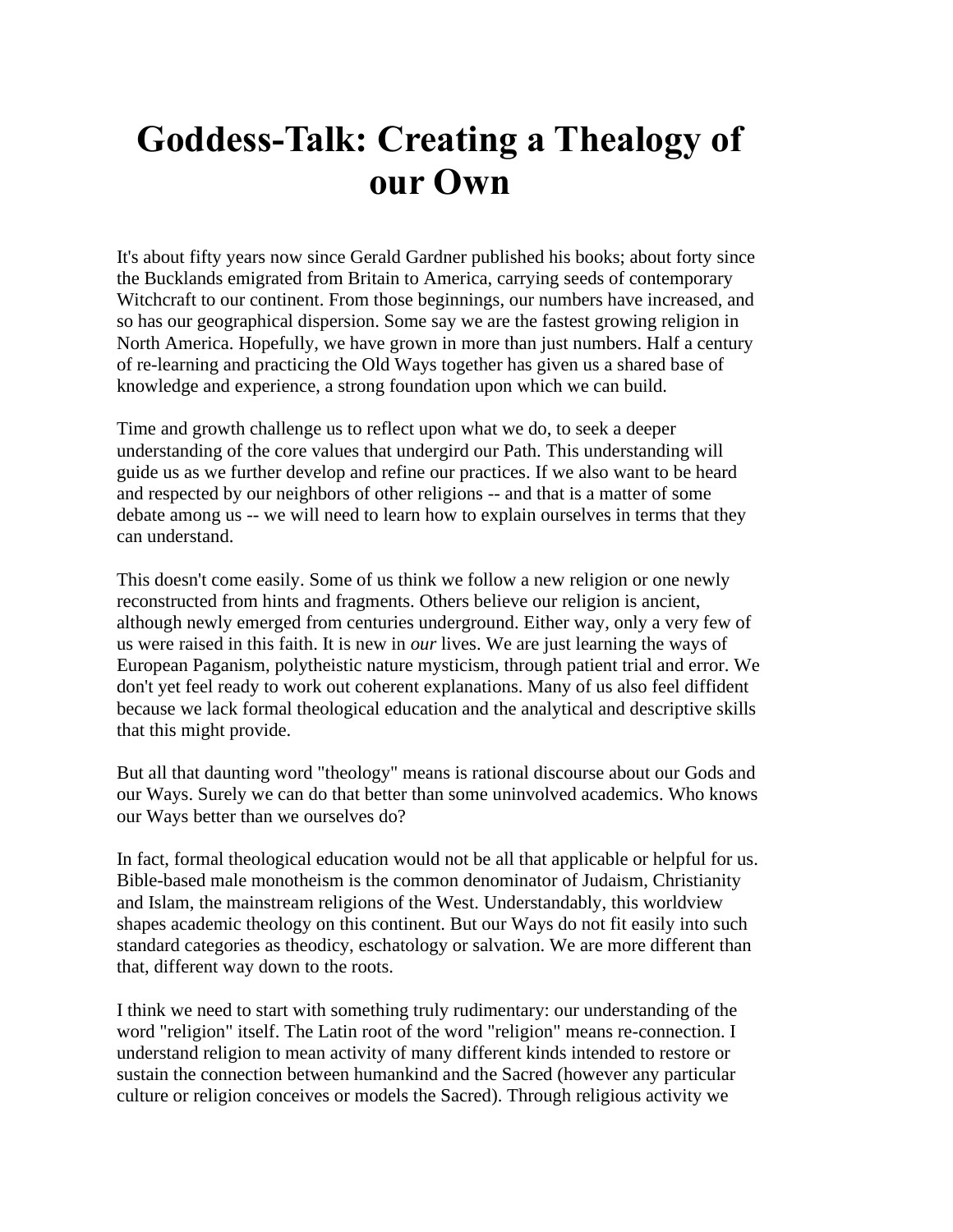work toward clarifying our understanding of the Sacred, developing conscious contact, and living our lives in growing accordance with that understanding and that deeply felt connection. In simpler and more poetic words, we seek "to see You more clearly, love You more dearly, follow You more nearly day by day."

One very simple and basic way of understanding religions come from the work of Dr. Leonard Swidler, Professor of Catholic Thought and Interreligious Dialogue at Temple University in Philadephia. Swidler, who is a very important leader of the Interfaith movement, describes religions in terms of four components: creed, cult, code, and community. He calls these the "four c's." These four components certainly can be described in our religion and just about any other.

Our community is so diverse and so decentralized that nobody can or should speak for all of us. I can only speak for my own personal understandings and the twenty year collective experience of Proteus Coven.

## **1. Creed**

Creed refers to the belief system, what Swidler calls the "cognitive aspect," a religion's concepts of the Sacred, its values, its general worldview. For me, this would also include the stories, symbols, myths, and metaphors used to convey this understanding.

Wicca is not a religion of the Book. No one sacred Scripture defines Wicca or neo-Paganism. Instead, we are free to choose among a kaleidoscopic array of poetry, story and symbol. More important, we are taught that we will ultimately find what we seek within ourselves or nowhere. Lived experience is the base upon which our inherited structure of written and oral traditions is built and the standard against which those teachings should continually be tested.

We might be mistaken. At best, our understanding is necessarily partial. In all humility, we must hold our concepts and metaphors lightly. Neither our understanding of our Gods nor our sense of appropriate behavior should ever become reified and static. Instead, we hope and work for lifelong personal growth and continuing evolution of our traditions across the generations.

I'm wary of making descriptive statements about the Sacred, since I believe it to be a Reality far beyond human comprehension. However, like most Witches, I relate to the Sacred primarily as Immanent rather than Transcendent. If the concept of transcendence means anything to me, it is that the Whole is greater than the parts, perhaps even greater than the sum of all the parts. So, as the wave does not presume to define the ocean, I make no attempt to define the Infinite and Ineffable. What I share is simply my perceptions, not facts and certainly not immutable Truth.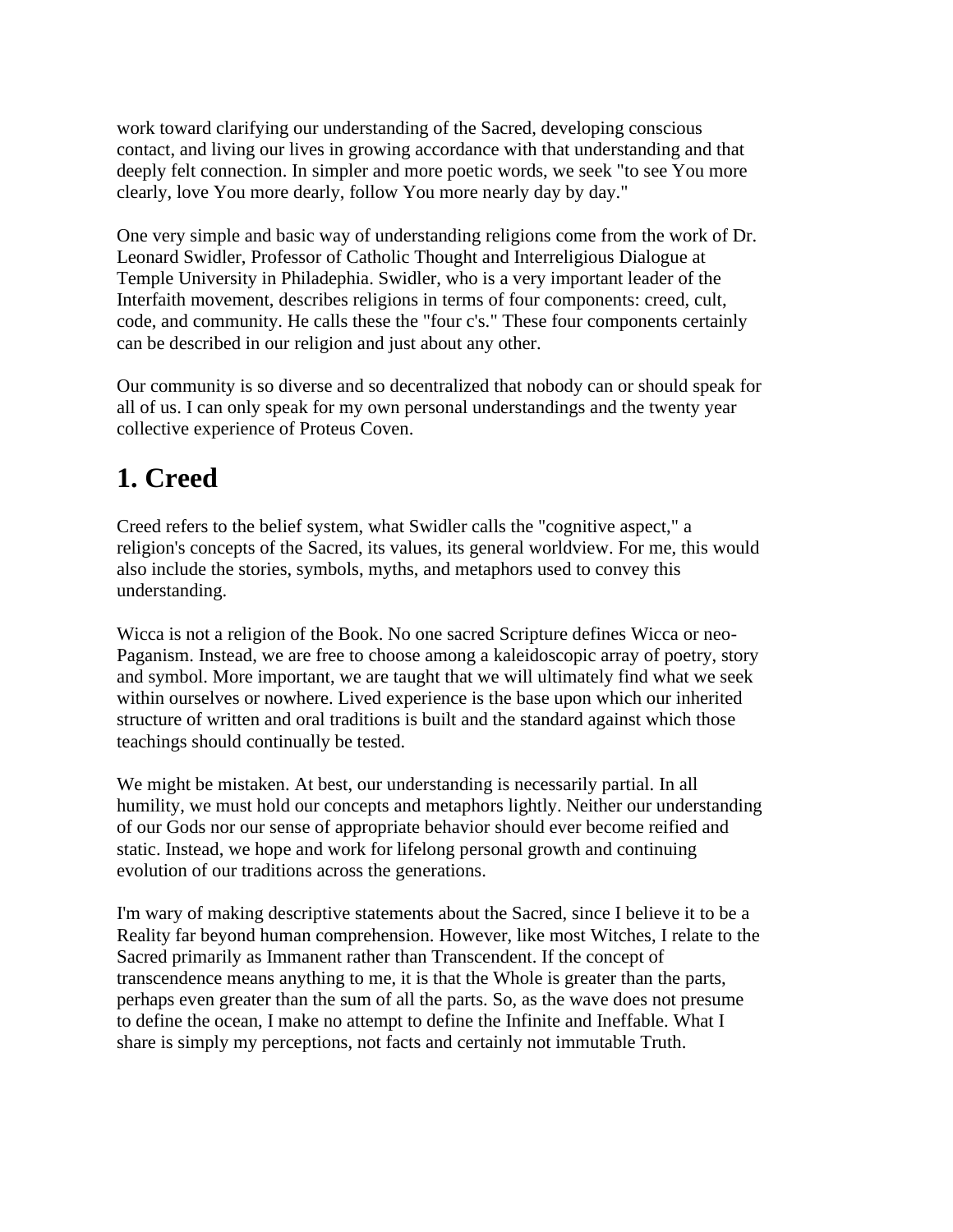From the perspective of Immanence, I experience the Sacred as a very present Source, the life within my every living moment, rather than as a long-ago and far-away Creator. I neither perceive nor acknowledge any kind of division between the Creator and Creation. Instead, my quest is to encounter power and beauty, meaning and value within the everyday and the ordinary - in these bodies, on this Earth, here and now and to let that Sacred encounter guide and empower my life.

I am also a polytheist. This is not because I presume to define the Sacred as either plural or singular, but because of my understanding of the human religious imagination.

Pure monotheism is all-inclusive. Since it leaves no one out, it does not oppress anyone. However, history shows that only a few gifted individuals have ever been able to sustain that pure abstract consciousness of an all-pervasive Divinity. Most of us, in order to relate to the Sacred, in order to pray at all, need to stick a face onto God.

Once we do so, the one all-inclusive God usually devolves into one face, one model - and whichever face you choose, stern white-bearded Father, loving giving Mother, or any other, most of us are left out. This was quite recently demonstrated, when certain religious leaders explicitly cited their exclusively male models for Divinity as their rationale for refusing to ordain gifted and dedicated women to their clergy. So, as I see it, on-the-ground monotheism is usually exclusive rather than inclusive, and just about always oppressive.

Instead, our Pagan faith tradition honors the diversity of Divinity and the divinity of diversity. Our many Gods, or, if you prefer, many models of the Sacred, show us an inclusive holiness that crosses all lines: gender, age, occupation, whatever. Balance and integration are also important to us, so we often use marriage myths to model the reconciliation of apparent opposites into dynamic complementarity. This multivalent model of Divinity is very different from simplistic dualism. We do not perceive good and evil as an absolute dichotomy without shading or nuance, nor do we personify them accordingly.

So, although Witches have for centuries been depicted as Devil worshippers, in truth we do not even acknowledge a God of absolute evil, let alone worship one. We do not invert the values and symbols of Biblical religion, nor is our primary religious motivation rebellion against the traditions into which most of us were born. We do not understand or define ourselves in contradistinction to any other faith. Instead we reach back to older and simpler forms, those we believe to be the ancient shamanic ways of tribal Europe, rooted in the living Earth, our beautiful and generous Mother.

Some Witches worship the Goddess exclusively; most also worship Her consort, the wild, free God of animal life, perhaps most widely known as Pan. Some covens and groups of covens concentrate on a particular ethnic pantheon: Celtic, Greek, Egyptian or whatever. Others are more broadly eclectic in their practice. Still, it's fair to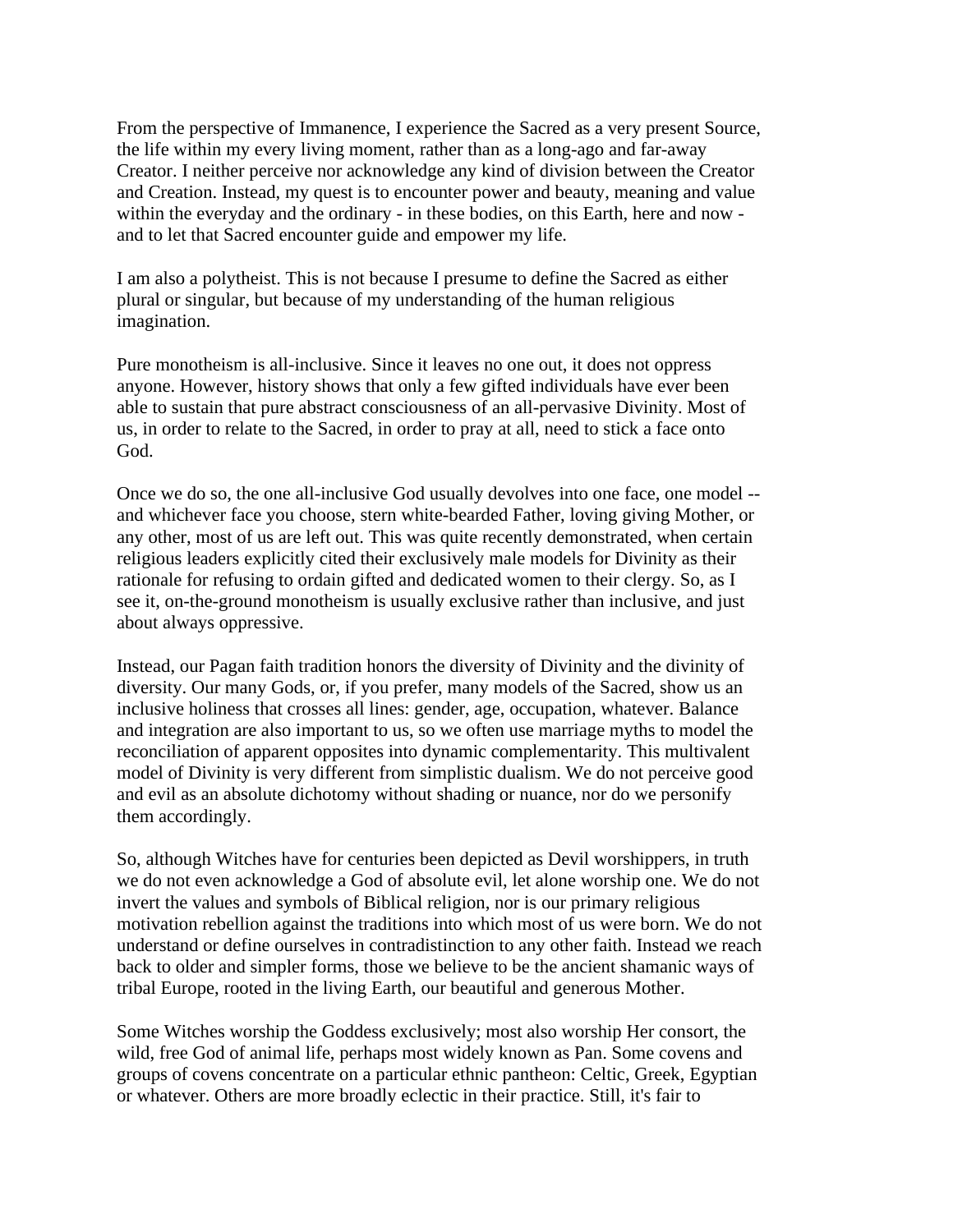describe us as Immanence-based polytheists who offer primary devotion to the Goddess, Mother Earth.

This is not in any way to deny the existence or power of other Deities, and in fact we address Them when we feel the need. But we are born of Mother Earth, nourished throughout our lives from Her bosom, and return to Her in death just as the leaves return to the forest floor. Embracing Her as our primary contact with the Sacred emphasizes the Immanence aspect of our thealogy, the interpenetration of Deity with this ordinary and everyday life that we are living.

In addition to our understanding of Deity, most Wiccan covens use two major symbolic systems to represent the wholeness of life. These are the Quartered Circle and the Wheel of the Year.

The Quartered Circle represents wholeness in terms of space - the four cardinal directions, onto which we map seasons, human developmental stages, and many other things. To me, the most important of these are four aspects of human function: knowledge, passion, wisdom and skill. We try to place ourselves at the balance point, in the Center, and draw on these capacities as needed.

The eight-spoked Wheel of the Year represents wholeness in terms of time -- the interacting cycles of Earth and Sun, which produce the seasons of the land. We use this as a metaphor for the endless rhythm of dreaming, doing, harvesting and letting go that moves through the great and small changes of our lives. This is the pulse of day and night, summer and winter, life and death. We aspire to dance gracefully within that rhythm.

## **2. Cult**

Cult is not used here in its recent pejorative sense. Instead, it means ritual, spiritual practices, prayer, ceremony -- all those activities that establish and nurture the participants' relationship with the Sacred and guide and empower participants to live their lives accordingly. This is the two-way path between belief and behavior, which passes through the worshipper's deep mind.

Witches dance, sing, feast, embrace, make music, share poetry, all in the cherished presence of the Ancient Gods. We inherit ritual practices from our predecessors. As we learn from both practice and study, we continue to both refine and develop this goodly heritage, seeking to express our core religious values with increasing clarity. We contribute the fruits of our own research and creativity, constantly enriching the legacy we will pass to younger Witches.

The Wheel of the Year forms the basis for our Wiccan ritual calendar. There are eight festivals, which we call Sabbats, in our year. The Equinoxes and Solstices represent the cycles of the Sun. The four cross-quarter days of Samhain, Brigit, Beltane and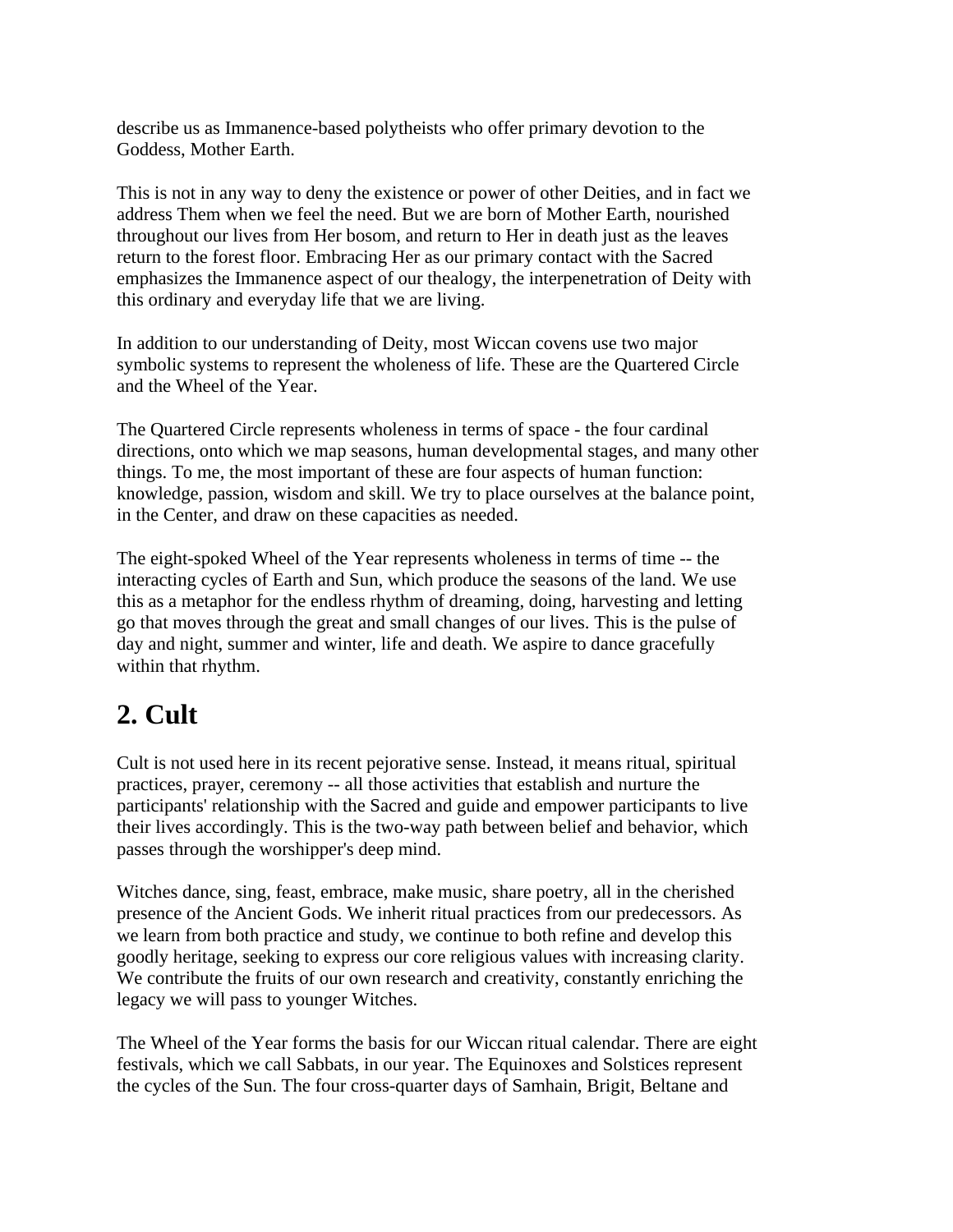Lunasa, which marked major turning points in the old British agricultural calendar, are more closely Earth related. Taken together, these festivals connect us with all nature, via the ever-turning seasons that directly effect all living things, and also stand for us as symbols for human life stages: birth, adolescence, marriage, death, etc.

Witches also celebrate the rhythms of the Moon, Earth's lovely daughter, bringer of dreams and poetic inspiration. Traditionally, the solar and terrestrial Sabbats are times for community-wide celebration and attunement with natural cycles, the exoteric aspects of our religion, whereas the Moons are for more intensive personal and smallgroup focus on inner work and conscious contact with the Sacred.

In all faith traditions, ritual - solitary or collective - brings our lives into closer alignment with our Gods. Collective worship also brings us together as a community of people who share similar values and similar models of the Sacred. Although perfection may be forever beyond us, deepening understanding and developing wisdom is a normal expectation. Our ritual patterns - our cult - links our Sacred contact with our ordinary behavior in a double spiral of intertwining growth.

## **3. Code**

Code means the behavioral guidance that all religions provide, both ethics and etiquette. I believe that the central purpose of religion is to sustain, amplify and clarify the connection between our everyday, ordinary lives and our core values, thus nurturing our conscious contact with the Sacred. So, for me, the essential religious question is "what does it mean to live by this?" Lacking a concern for ethics, ritual observance becomes at best a feel-good exercise, a cheap, safe and legal high -- or, at worst, an excuse for blasphemous hypocrisy.

Typically, religions have some core ethical statement, some "golden rule" that summarizes our sense of what conduct is appropriate. Witchcraft is no exception. We call ours the "Wiccan Rede." ("Rede" is an archaic word, derived from the Middle English *reden,* which means to guide or to direct. "An" is an archaic equivalent of "if.")

## **Eight words the Wiccan Rede fulfill: An it harm none, do what you will!**

This is a simple, powerful statement of situational ethics and radical freedom. Witches accept no arbitrary restraints on our freedom of choice. We have no universally- applicable set of "thou shalts" and "thou shalt nots." Any harmless behavior is permissible to us. For us, the term "victimless crime" is an offensive oxymoron. Neither does our religion seek to regulate the minutia of our daily lives in order to maintain our collective sense of identity. We follow a "high-choice" ethic.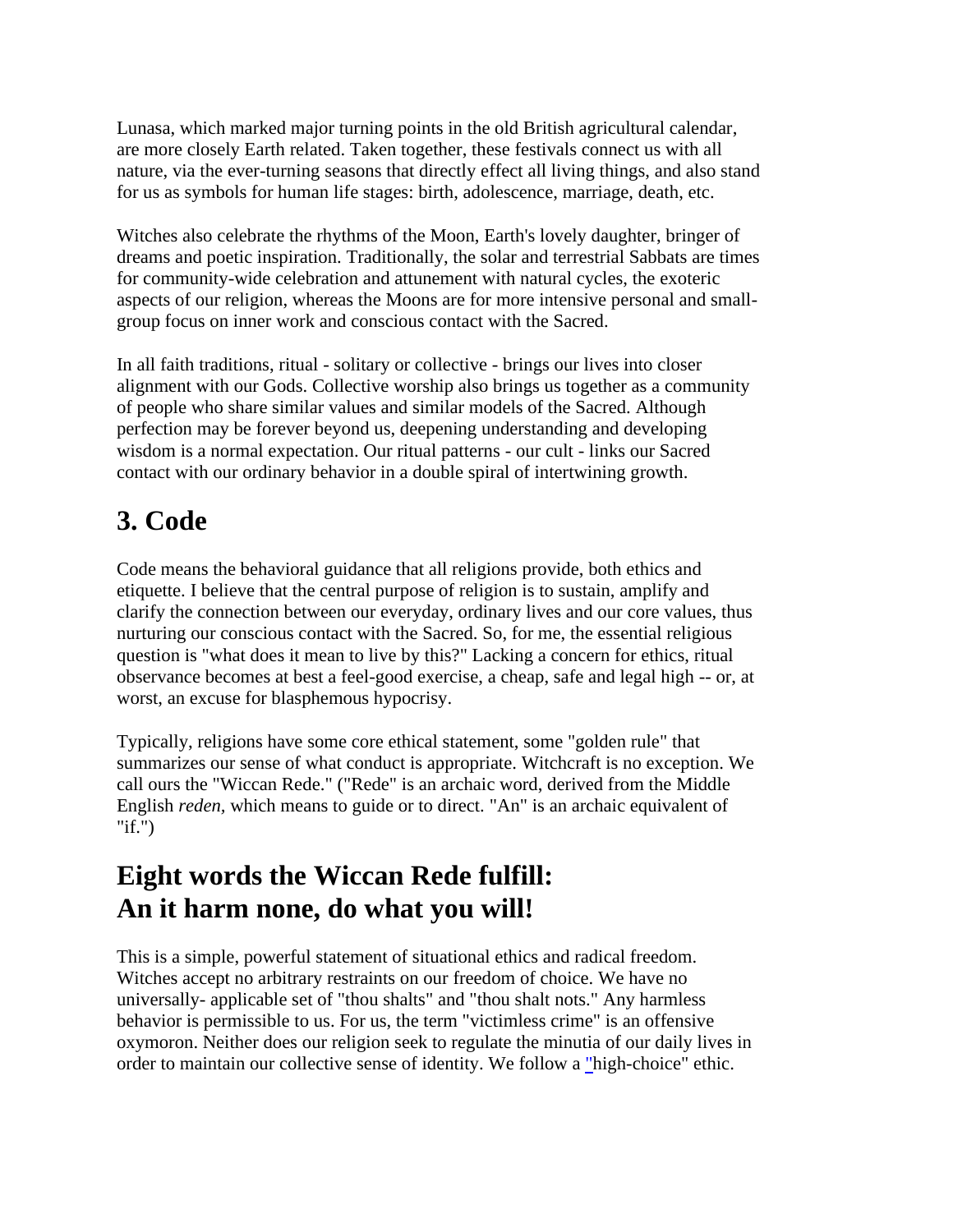This may seem like permissiveness, but in fact our way is far more demanding than the most stringent set of commandments. Without rules, the burden falls on each of us to discern and to avoid or minimize any harm that may come from our actions. Without any absolute standard of good and evil, we are each required to think and feel our way through all the complexities, weigh all the probable results and implications of our choices. In the crises and choice points in our personal lives and in our responses to community and social issues, no authority figure directs us. We are on our own.

We have no "orthodox" rulings on marriage, sexuality, divorce, military service or its avoidance, assisted suicide, and the like, although certainly we think and talk about such subjects. When I, as a priestess, am asked for counsel, my proper role is to make sure that the inquirer has explored in full depth, considered many perspectives, used both their minds and their hearts in coming to a conscientious choice. Ultimately, each of us must take our own responsibility and experience the outcomes of our actions. In a world of cause and effect, there is no need for contrived retribution.

Some of us believe that cause and effect, which we call "karma," can play out over many lifetimes. Others understand reincarnation as a metaphor for all the cycles and changes within this life, each felt as a little death or a small rebirth. We are also taught the principle of "threefold return." Some of us take the quantity literally, others understand this as a metaphor pointing to the reality that whatever goes around comes around *amplified,* and in utterly unpredictable ways. These differences of detail aside, Wiccans understand that we ourselves will reap the rewards, and bear the consequences, of both our actions and our omissions.

The Rede is basic, a common starting point. First, do no harm. Second, tolerate no restrictions unless the behavior they seek to proscribe is demonstrably harmful. Third, when you see harm done, take what action you can to protect and heal, while respecting the free will of those you would aid. These good rules offer us maximal freedom and full responsibility, but little guidance for personal growth and development.

And here is where polytheism gets really interesting. Each of us is a unique individual with a special set of potentials to develop, gifts from the God/dess for us to bring to the community and the world. We also go through some very different developmental phases during our lives.

So we typically work with one, or a very few, God/desses at a time, those whose energies, stories and symbols seem related to the current stretch of our growth path. We seek Their guidance through ritual invocation and apply it in our daily lives. It follows that Priestesses of Athena, Aphrodite, or Hestia would behave quite differently. This might very well extend to symbolic trivia like our choices in clothing or food, quiet reminders of Whose energies we are working with at this time. None of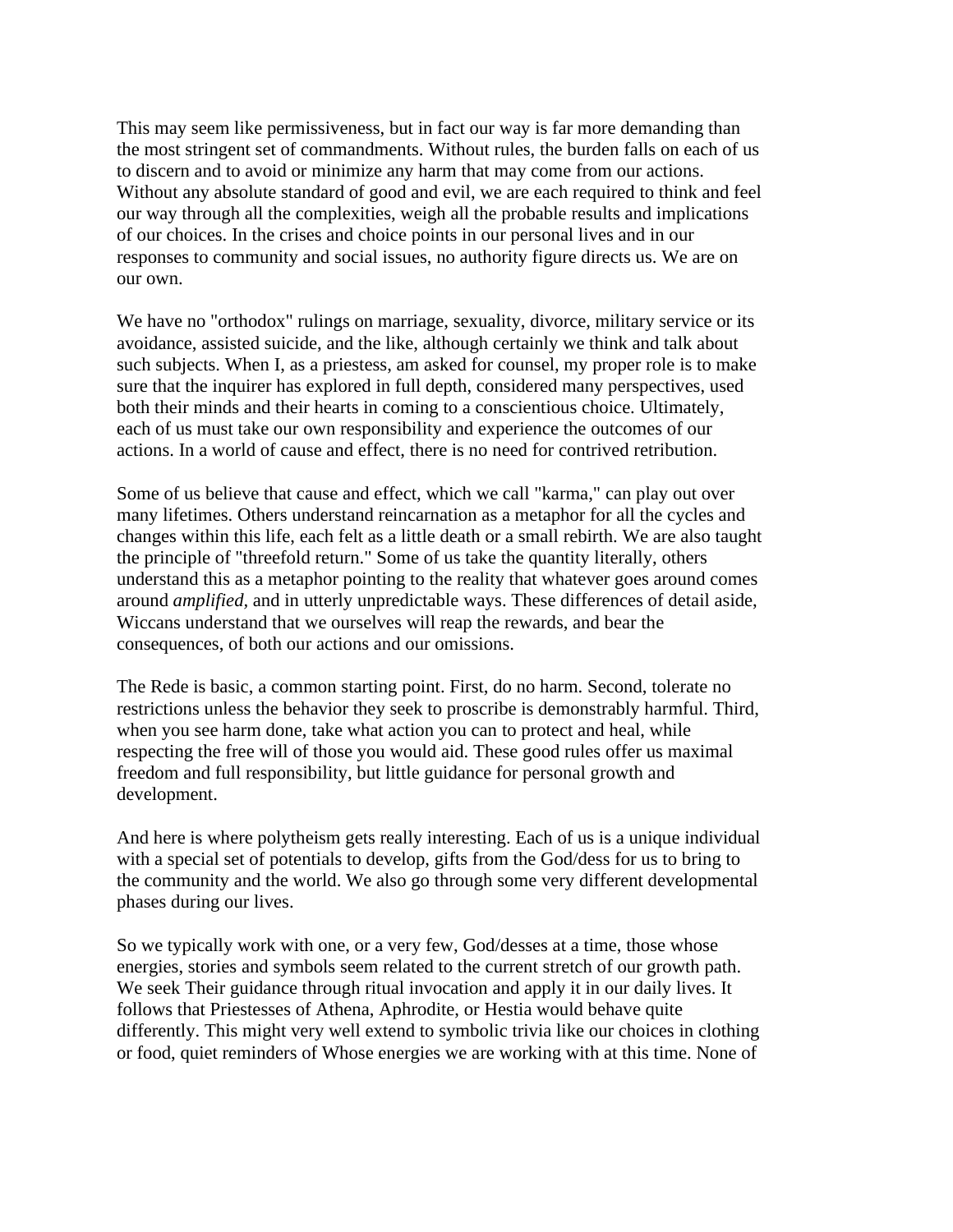these is seen as holier or more ethical than the other, simply different. Through all our stages and phases, we live by the Rede.

Our code is clearly not the same as some others, but we have a code. Live in accord with your own core values. Be careful about what energies you call into your life. Take heed of the voices on the wind. An it harm none, do what you will!

## **4. Community**

Community means the whole web of human relationships that support and nurture us, large and small, intimate and extended, formal and informal, all the ways in which we connect with people of like mind and common interest. Here, we are specifically discussing religious community, the human context for each person's spiritual growth.

Most Witches, most of the time, work in covens. A coven is a small, close-bonded Wiccan group that works intensely together over a long period of time. Traditionally, covens have no more than thirteen members. Covens may be all female, all male, or mixed. Some have leaders, an individual or a couple, others are non-hierarchical collectives. All of them are primary, intimate support groups in which people learn, work, worship and grow together.

Although most of us are coveners, solitary Witches certainly exist. Covens dissolve. Career moves or other life changes take people far away from their covens. Some Witches find occasional solitary phases to be important to their growth, and still others feel called to be life-long solitaries. Our religion offers many choices and honors many Paths.

Probably the majority of North American covens are bootstrap operations. A group of friends became interested in the Old Ways of Nature. They began to research and study, and to pool their knowledge. Eventually, this knowledge flowed into the creation of rituals that worked for the members. The process of study and experimentation became self-reinforcing, and the members eventually reached the point where they felt comfortable calling themselves priest/esses. That's all it takes. Perhaps by the Goddess' own grace, righteous covens certainly can self-generate.

Other covens - Proteus happily included - grow out of Traditions and lineages. For us, our Traditions and lineages are not just our historical roots, they are external support systems for our covens. The term "Tradition" means to us much the same thing as "denomination" means to a Protestant: a subdivision of our faith, a cluster of covens and/or individuals with their own theological interpretation or ritual style. "Lineage" refers to the direct historical relationship between covens.

Sometimes an experienced member of a coven wants to try some innovations. Sometimes covens just get too large for our comfort. When either (or, more often, both) of these things happen, a "daughter coven" forms. We call this process "hiving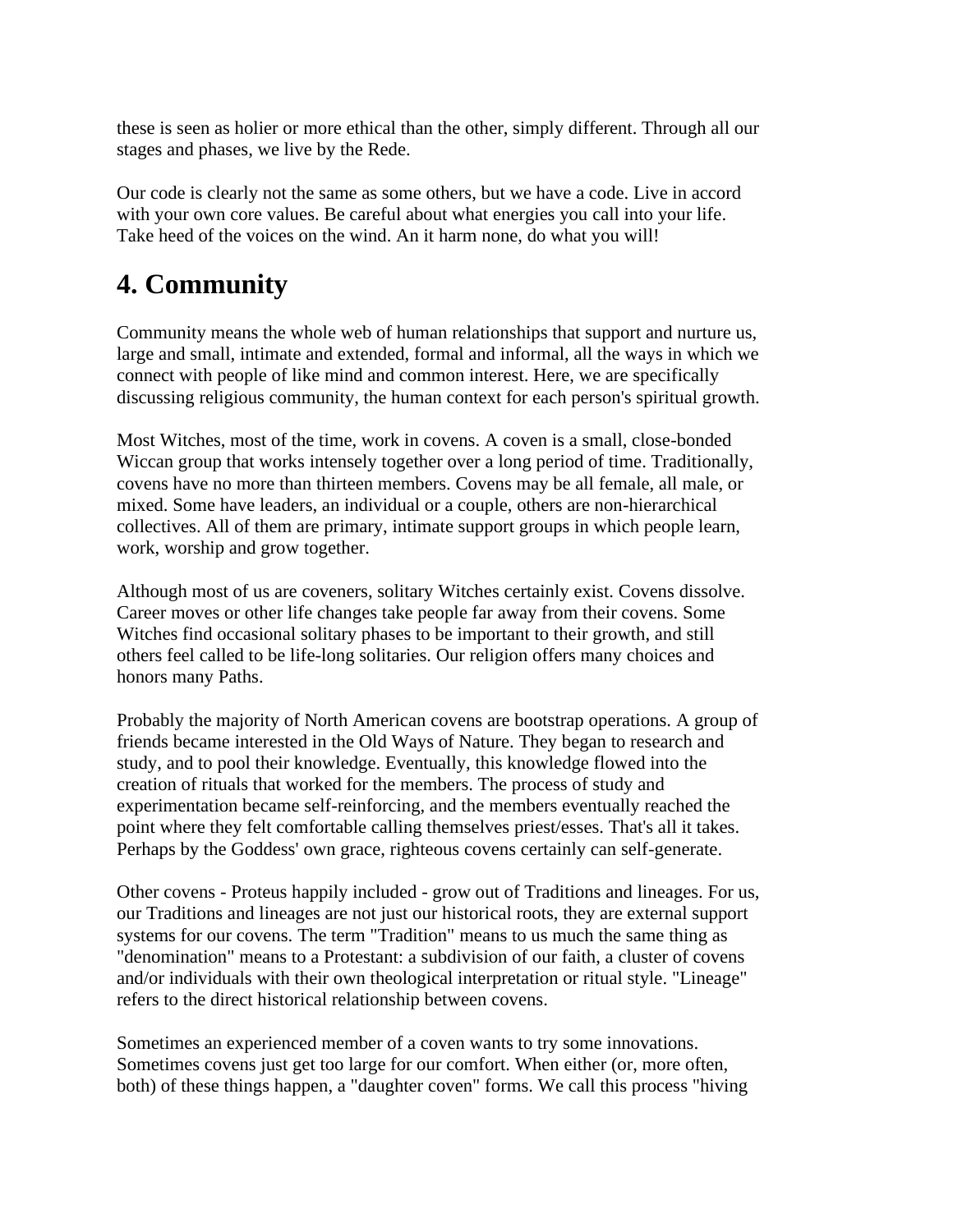off." Leaders of daughter covens are autonomous, but still enjoy the right to seek the advice and consent of their elders.

All covens, whether they are self-generated or part of a lineage, are nurtured by additional, community-wide circulatory systems. There are literally hundreds of small, amateur magazines, where information, recipes, rituals, poetry, etc. can be shared. Gatherings and festivals, regional and national, let us meet one another, worship together, and share information through formal workshops and casual conversations. The Internet has become a powerful medium for exchange of ideas. And, of course, there are informal networks, and even coven leaders' peer support groups in some localities.

There are also some more institutional supports. Organizations such as Covenant of the Goddess exist to secure us the legal benefits of other churches. They also engage in interfaith outreach and public education, hoping to dispel the old images, and help our neighbors understand us better.

What we don't have, and don't want, is a unitary, pyramidal structure which centralizes authority and distances the people from the Sacred. What we don't have, and don't want, is a religious bureaucracy that would divert our financial and human resources to its own self-perpetuation. What we don't have, and most certainly don't want, is anyone daring to try to intervene or mediate between us and our Gods.

#### **Conclusion:**

At the beginning of this essay, I mentioned that there is an ongoing debate among Witches about whether or not we want to make ourselves known to our neighbors of other religions. On an individual level, this is a personal choice, one that nobody has the right to make for anyone else. Being known as a Witch is still risky in certain areas, certain occupations. Violations of confidentiality are almost always also violations of oath, and, in any case, will not be tolerated in our community.

But without compromising any individual's privacy, we can choose to be better known as a collective entity, as a newly emerging religion. Those of us whose life circumstances permit it can participate in public education and Interfaith work. As our neighbors learn the truth about us, old stereotypes can be corrected, suspicions and fears can be dissipated. We can gain the normal constitutional protections of our freedom of religion. All of us will be safer. More of us can then come out. This spiralling growth of freedom is already in process, much faster than any of us would have imagined even twenty years ago.

And that's not even the most important reason for our emergence.

I'm a priestess, deeply involved in this emerging religion, and so I wonder. Why, after nearly two millennia of brutal suppression and long after most people believed they